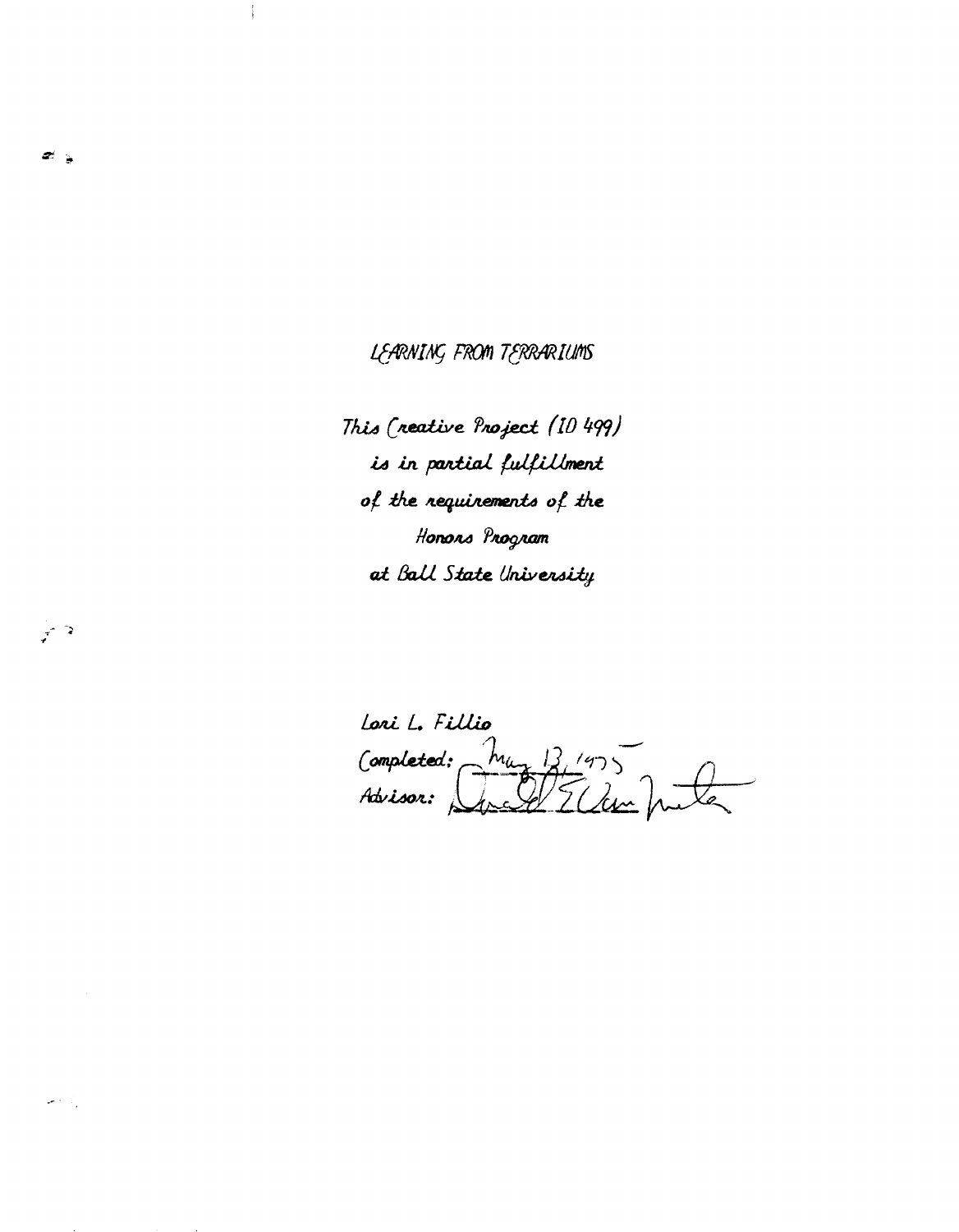### LEARNING FROM TERRARIUMS

#### Literature Review

The basic outlines for both the Teacher's and Student Guides were taken from the Teacher and Student Guides to Environmental Folucation Activities, K-6, developed by the Marian (ollege Outdoon Ecological Laboratory. Also of help was the paper entitled "A Woodland Hike", by Donald VanMeter. (ommercial terrarium mixtures were companed and similarities were found which provided the information on which these terrariums were based.

#### Procedure

A sample student guide was made and carried out. This provided information on how the instructions should be altered to produce a better learning experience. The basic guide for the amounts of charcoal, gravel, and topsoil to be added worked well. The amount of salt was increased from one tablespoon to two tablespoons, to speed up the reactions. Also, the amount of aerosol was changed from one threesecond spraying, to two three-second sprayings, with one week in between them. The length of time (two weeks) was found to be sufficient for the various effects to be seen. Questions were added, along with observations to be made with suggestions about things to look for when making them. A teacher's guide was made from the adjusted student guide, with the addition of the necessary background material.

**C** DA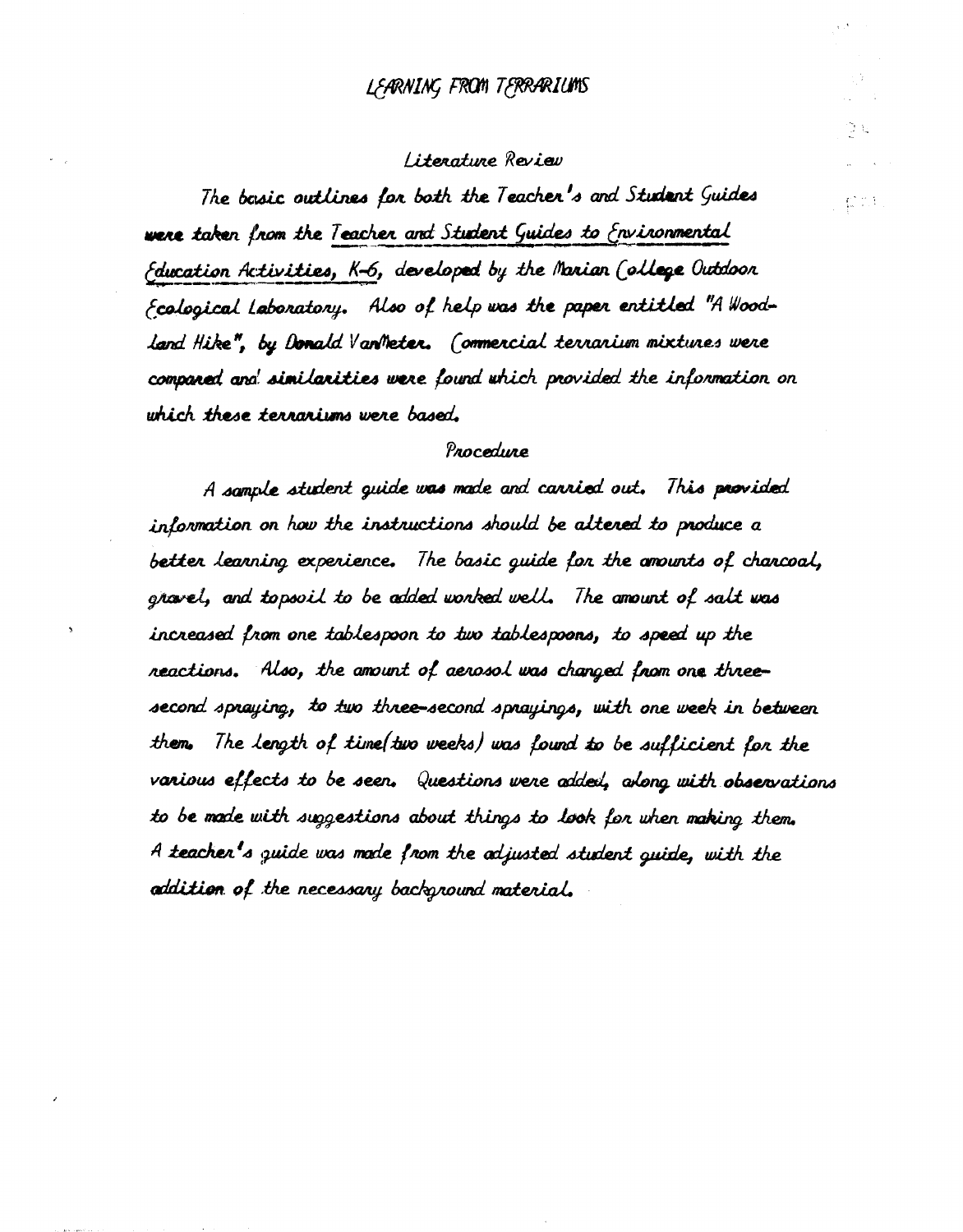# Teacher's Guide

#### Introduction

On *farth*, man lives in a closed system. His air, water, and food are being continually recycled around and through him. Anything which is put into this system stays in the system. That is what is meant by a closed system.

A terrarium is similar to man's closed system. Whatever we include in the jar will stay in it until we remove the lid to let it out. Realizing this, we can change the environment inside the jar and draw similarities between what happens in the jar and what could and does occur in man's system.

#### Objective

When more is understood about the inter-relationships between the things in nature, more insight is gained about how man is an integral part of nature. This insight will become even more important in the luture.

#### Beharioral Objective

To help develop in young, impressionable children a respect for nature, and an avareness that what man does to nature can have an whealthy effect on him by showing how what can happen in a terrarium s closed system is similar to what happens in man's closed system-farth. Procedure

As the students walk along paths through the woods, on walk through a nearby field, they can gather small amounts of mosses, ferns, seed plants, and tiny animals like worms and snails that they might want to include in their terrariums. Permission should be secured to gather the plants and arimals. These organisms should only be removed from where there is a large amount growing, and care should be taken to include all the plant's noots. Small paper ar plastic bags can be provided for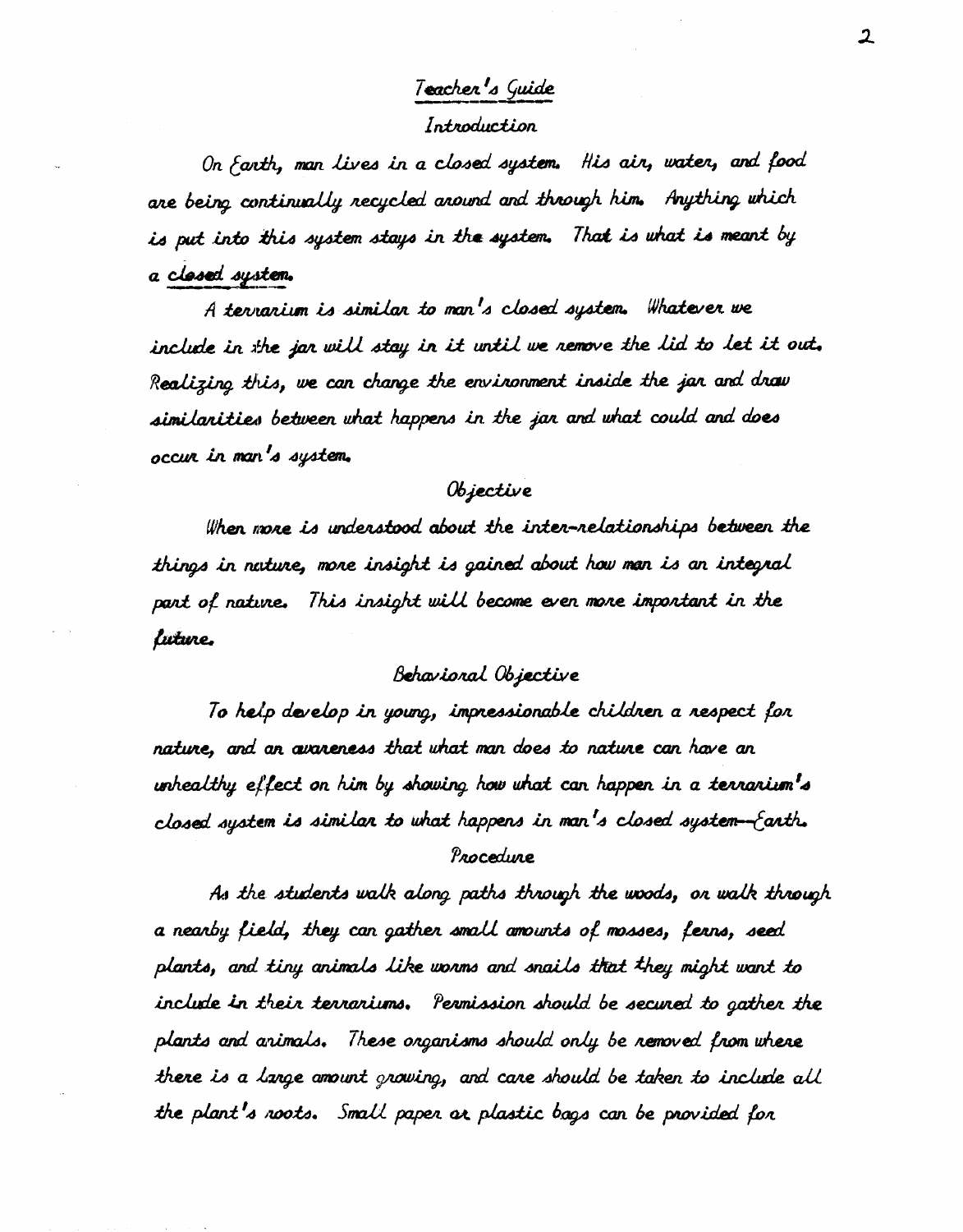the collection of these organisms. If it is not possible to let the students collect their own organisms, a selection can be provided for them. Constructing Terrariums

Place from  $1/2$  to  $3/4$  inch of sandy gravel in the bottom of each ian. (over that with the same amount of fine to medium-sized charcoal. ((harcoal briquettes may be used if they are pounded into very small pieces) Spread the same amount of topsoil on the charcoal, making sure it is free from rocks and large organic matter. This soil should be slightly domp, so wet it if necessary. On top of the soil place the collected plants and animals, dividing them as equally as possible among the jars. Dig a small hole in the soil for the roots of some of the ferns and seed plants. Mosses can be placed directly on the soil. Only one or two animals can be placed in each terrarium due to the size, so make sure any extra animals are released.

The students should select one of the jans and let it be the control. This will be put in the sunniest place in the room. The other tearariums will be compared to this one for any changes that may occur. This jar corresponds with man and his natural environment.

Another one of the jars will be placed in the closet so that no light can reach it. This will reflect what would happen to nature without the sunlight. Green plants need sunlight to produce energy from some of the other elements of nature: carbon, hydrogen, and oxygen; plus water and minerals. Without the sunlight, the chlorophyll (green, food-producing substance) in plants can't function, so the plants would die. Without plants, animals that eat plants (herbivores) would die. Without the herbivores, animals that eat other animals (carnivores) would die. This cossibility that we might lose all the sunlight is nather remote, except in connection with air pollution, but the concept is useful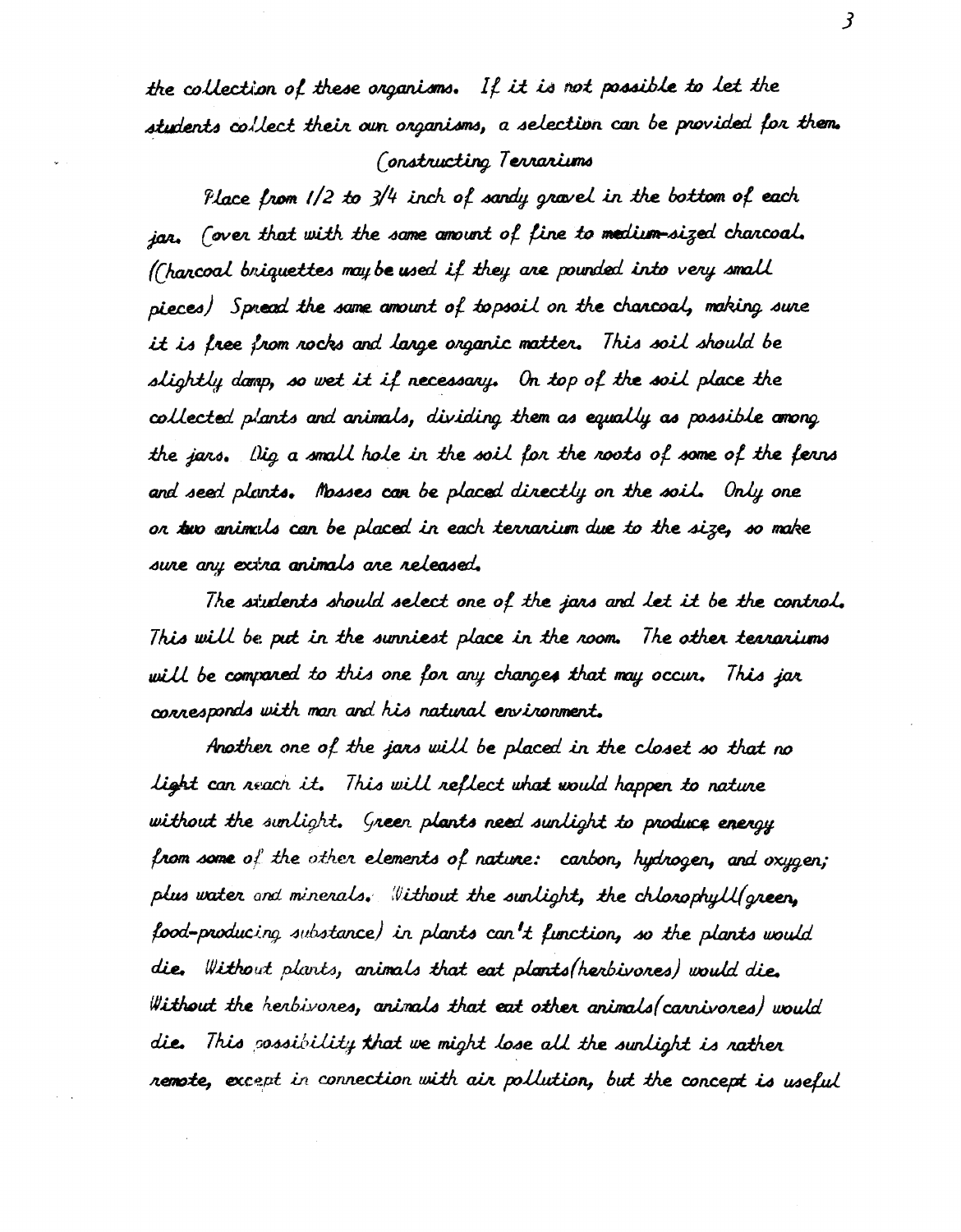in showing the interdependence of living and non-living things.

In another jar, sprinkle 2 tablespoons of salt over all the plants and soil. This connesponds to the overuse of fertilizers and pesticides, and will show that when the soil is harmed, the plants and animals found on it are also harmed. Up to a certain point (saturation) the use of fertilizers and pesticides does not hunt the soil. When this point is reached, any further addition of the fertilizer or pesticide will cause an increase in the "salt" concentration of the soil. This changes the osmotic pressure between the roots and soil, making it difficult, and later impossible for the plants to absorb the necessary elements, water and minerals from the soil. The plants quickly dehydrate from lack of water and die. Other things happen when pesticides and fertilizers are overwsed: when it rains, part of the salt concentration is washed down through the soil into the ground water system; or, part of the salt concentration is washed off the fields and into the surface water system.

In the last joy, the students should spray the aerosol(deodorant, hair spray, etc.) for at least 3 seconds to saturate the air. When one week has passed, nemove the seal and nepeat the procedure. This will resemble the effects of air pollution on the environment. Air pollution increases the amount of harmful substances and tiny particles in the air. This can either cause an increase in the temperature between the pollution and the surface, on cause a decrease in the temperature depending on the size and quantity of the particles, and whether the particles reflect nadiation avay from on back toward the surface. Pollution can also reduce the effectiveness of the chlorophyll in the leaves of green plants by blocking the nays of sunlight needed for energy production. A slight increase or decrease in temperature by itself is not greatly harmful, but when occuring over a long time, the plants may have to adapt to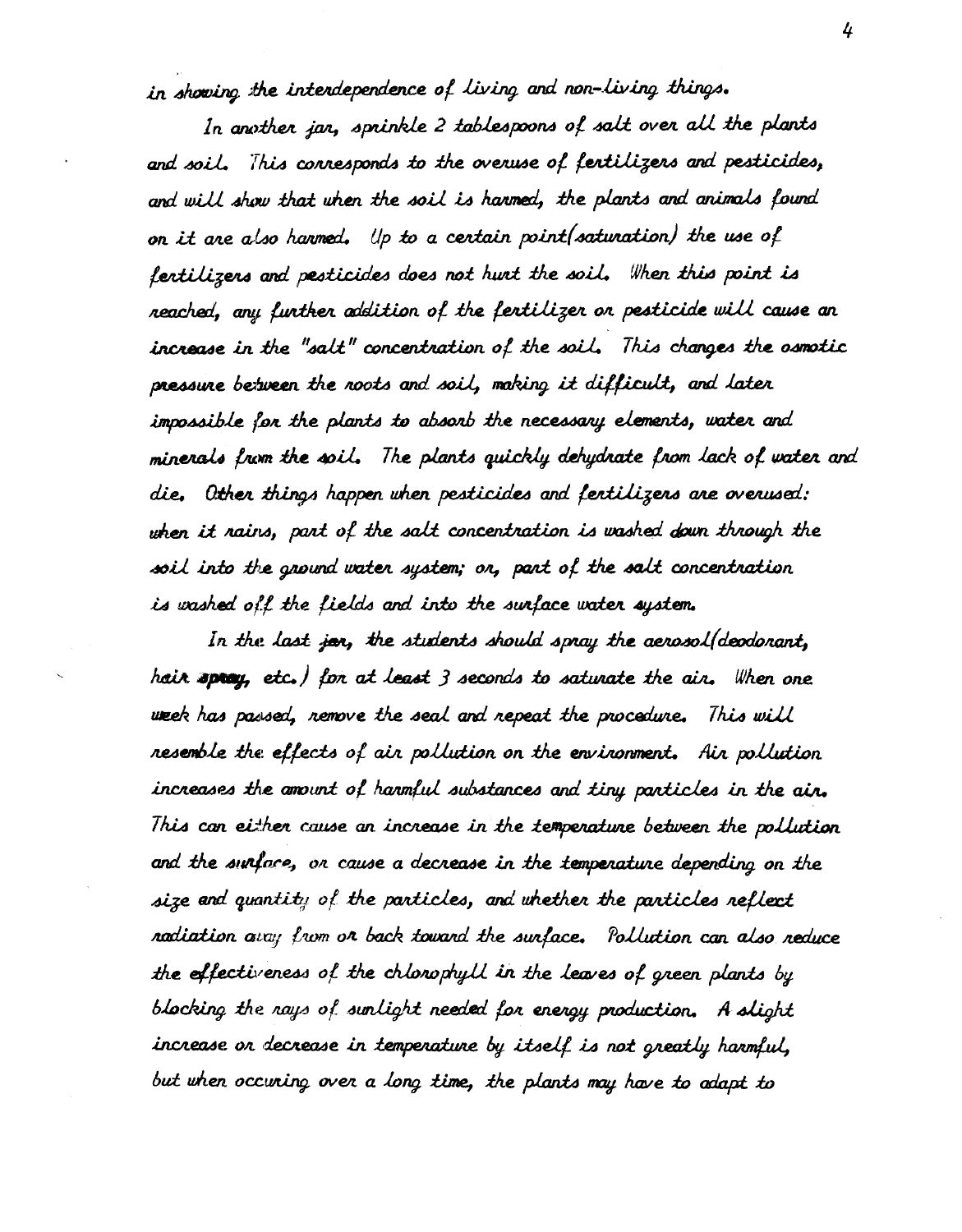this change. (oupled with the interference in the energy production, the plants may die. If a thermometer is available, put a small hole in the sealing wrap and insert the thermometer making sure not to obscure the numbers. The opening should be resealed with a rubber band. The thermometer can be slid in and out if necessary to read it.

When everything has been added to all the jans, place an aintight cover on the mouths, either with the lid, or with plastic wrap and a rubber band. The jars with the salt and aerosol can be placed near the control.

Have the students look at the terrariums right after they are completed and write down what is observed. Observations should be made and unitten down every third day for two weeks, or longer if interest warrants. When they observe, remind them to look for signs of brownness around plant edges, sluggishness in animals, condensation in the jar sprayed with aerosol, discoloration in seed plants, etc. When they observe the plant in the closet, make sure they do it as quickly and with as little light as possible.

While they make the terrariums and when they are making observations, the similarities between the terrarium's closed system and man's closed system with nature should be stressed. The background information can be given when questions are asked about pollution, or when they show are interest in knowing more. The relationships and interdependence of all living and non-living things should be continually stressed.

The questions included in the Student Guide may be used as a basis for your oun questioning, or can be used by themselves. These questions could be answered at the end of the finst week, or anytime later.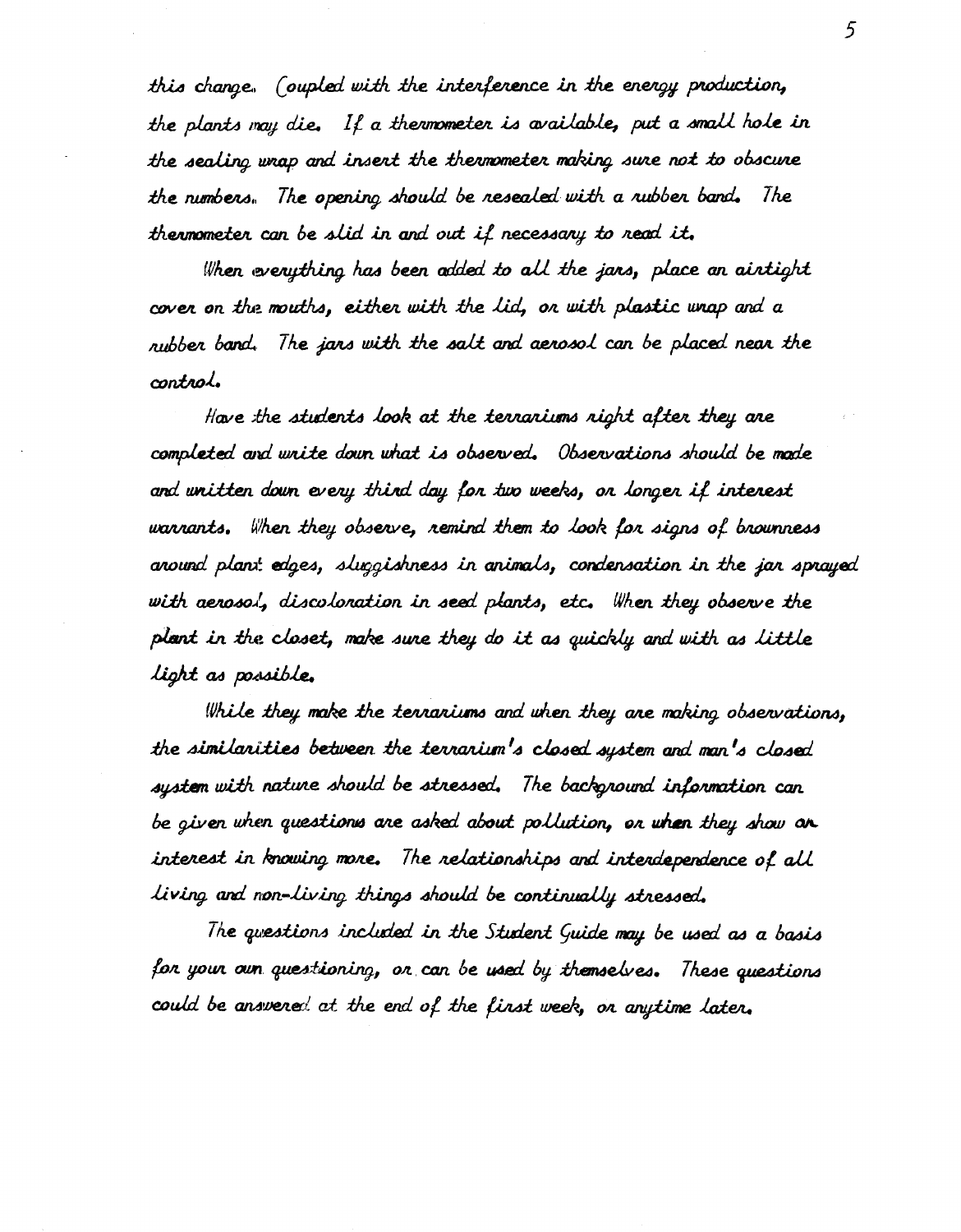#### Student Guide

In this exercise, you will be helping to make 4 terrariums. As your teacher takes you through a wooded area or through a nearby field, you will see many things that can be included in a terrarium. (ollect some of these organisms, making sure that what you remove is not the only one present. Mosses, ferns, small plants like violets or even dandelions, and tiny animals like snails and earthworms are particularly well-suited for your terrariums. If you do not go out to collect your oun organisms and a selection has been provided, choose a good variety of those organisms. Divide them into equal parts for four terrariums. for each group.

Make your terrariums by putting in equal parts  $(1/2$  to  $3/4$  inch) of sand or gravel, finely ground charcoal, and topsoil that doesn't have any big pieces of organic matter or rocks in it. Make sure the soil is damp by adding a little water to it. Put the plants and animals in the terraniums, making little holes for the roots of the plants. One of these terrariums will be left like this and placed in a sunny place in the classroom. One will be put in a closet on another very dark place. One will have 2 tablespoons of salt sprinkled over its plants and soil. The last one will have an aerosol(depdorant, hair spray, etc.) sprayed in it for 3 seconds now and again in one week. These last two terrariums can be placed near the first one in the sun. Make sure there are airtight covers on the jars, by using the lids, or if they aren't available, use plastic unap and rubber bands.

Make observations on each of the terrariums right after they've been sealed and every third day for two weeks. Look at the one in the closet quickly so that it is exposed to as little light as possible. (heck for signs of brownness, discoloration, and wilting in the plants.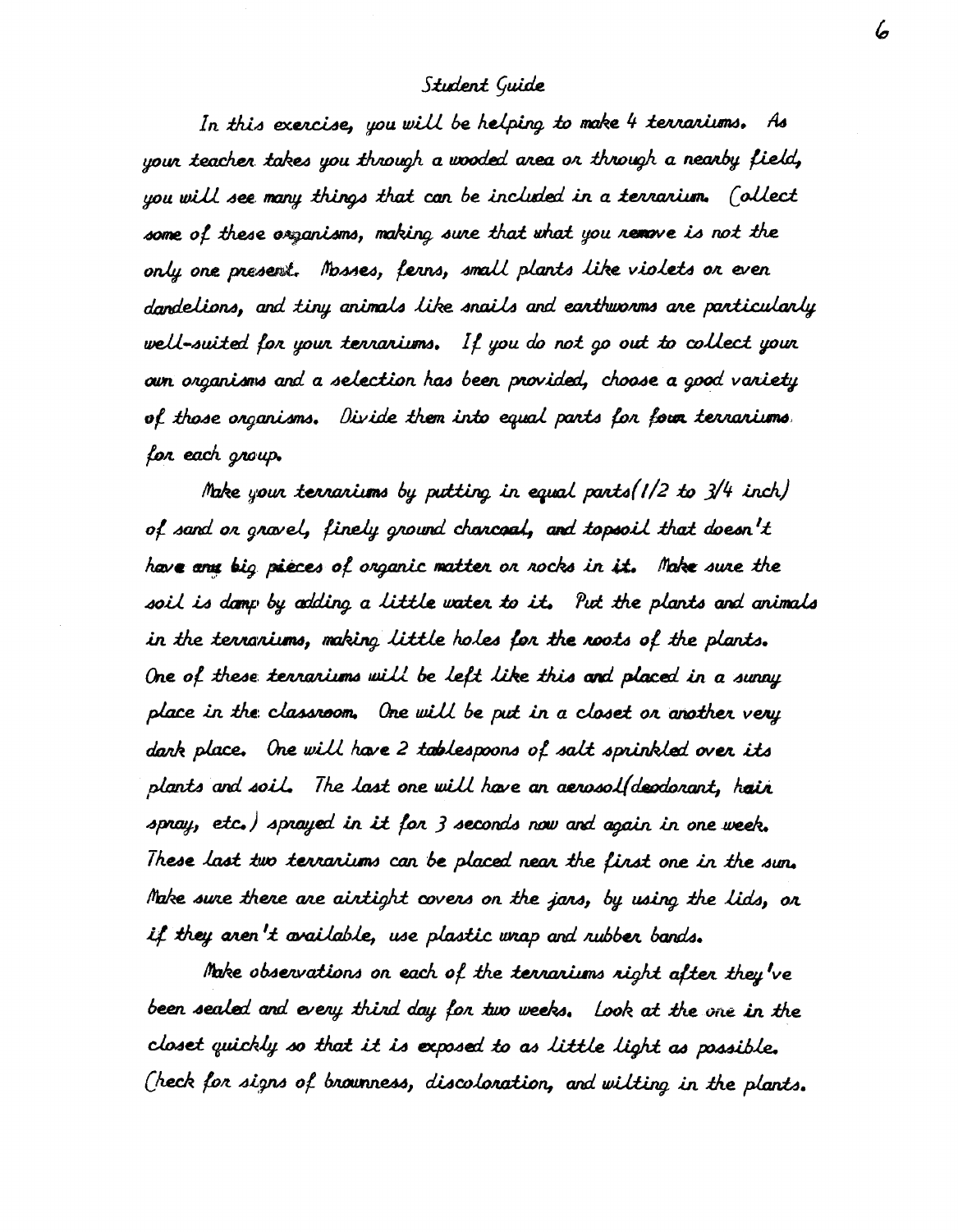Watch the animals' behavior. Look for any water droplets on the inside of the terrorium sprayed with the aerosol. If your instructor has a thermometer, follow his/her directions, and be sure to read it when you make your other observations.

|                                                        | <u> Terrarium I</u> | Anower these questions at the end of two weeks<br><u>Terrarium 2</u>                 | Terrarium 3 | <u>Terrarium 4</u> |
|--------------------------------------------------------|---------------------|--------------------------------------------------------------------------------------|-------------|--------------------|
| What happens to<br>the plants?                         |                     |                                                                                      |             |                    |
| Wh <b>at</b> happens to<br>the animals?                |                     |                                                                                      |             |                    |
| What is affected<br>first-plants, or<br>animals?       |                     |                                                                                      |             |                    |
| Appearance of the<br>plants, now and<br>at the start.  |                     |                                                                                      |             |                    |
| Appearance of the<br>animals, now and<br>at the start. |                     |                                                                                      |             |                    |
|                                                        |                     | If this happened on Earth, would man be affected: Terrarium I<br>Terrarium 2<br>How? |             | How?               |
| Terrariva 3                                            | How?                |                                                                                      | Terrarium 4 | How?               |

| What can be done to stop or lessen the effects of:<br>Overuse of pesticides? |
|------------------------------------------------------------------------------|
| Overvse of fertifizers?                                                      |
| Air pollution?                                                               |
|                                                                              |

 $\sqrt{\bullet}$